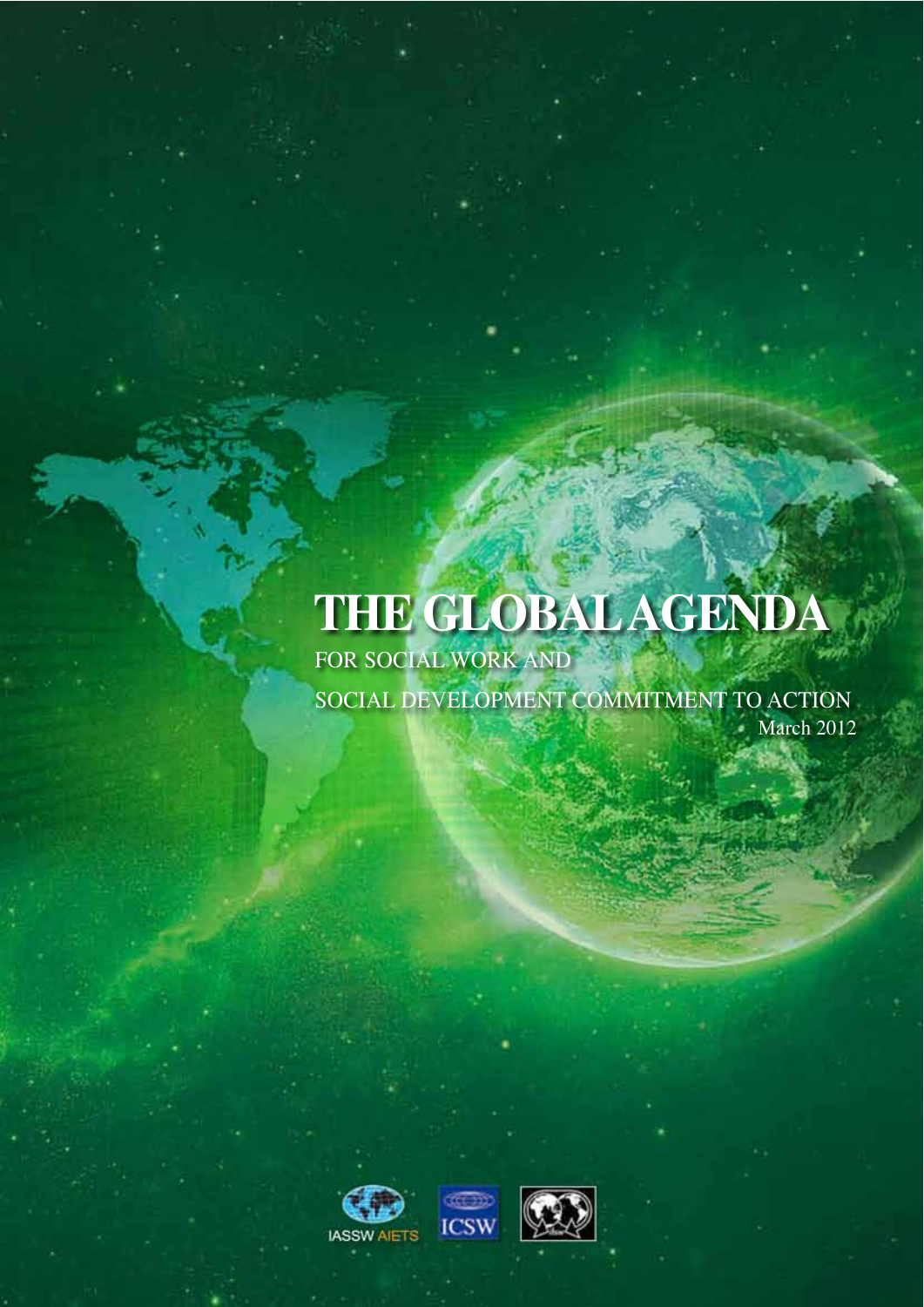**THE GLOBAL AGENI** 

## **OUR COMMITMENTS**

As social workers, educators and social development practitioners, we witness the daily realities of personal, social and community challenges. We believe that now is our time to work together, at all levels, for change, for social justice, and for the universal implementation of human rights, building on the wealth of social initiatives and social movements. We, the International Federation of Social Workers (IFSW), the International Association of Schools of Social Work (IASSW), and the International Council on Social Welfare (ICSW), recognise that the past and present political, economic, cultural and social orders, shaped in specific contexts, have unequal consequences for global, national and local communities and have negative impacts on people. Specifically, we recognise that:

- the full range of human rights are available to only a minority of the world's population;

- unjust and poorly regulated economic systems, driven by unaccountable market forces, together with noncompliance with international standards for labour conditions and a lack of corporate social responsibility, have damaged the health and wellbeing of peoples and communities, causing poverty and growing inequality<sup>1</sup>;

- cultural diversity and the right to self-expression facilitate a more satisfactory intellectual, emotional, moral and spiritual existence<sup>2</sup>, but these rights are in danger due to aspects of globalisation which standardise and marginalise peoples, with especially damaging consequences for indigenous and first nation peoples<sup>3</sup>;

- people live in communities and thrive in the context of supportive relationships, which are being eroded by dominant economic, political and social forces;

- people's health and wellbeing suffer as a result of inequalities and unsustainable environments related to climate change, pollutants, war, natural disasters and violence to which there are inadequate international responses.

Consequently, we feel compelled to advocate for a new world order which makes a reality of respect for human rights and dignity and a different structure of human relationships $^4$ .

#### **Therefore:**

We commit ourselves to supporting, influencing and enabling structures and systems that positively address the root causes of oppression and inequality. We commit ourselves wholeheartedly and urgently to work together, with people who use services and with others who share our objectives and aspirations, to create a more socially-just and fair world that we will be proud to leave to future generations.

We will prioritise our endeavours to these ends.

We intend during the period 2012-2016 to focus our efforts on the following areas:

- Promoting social and economic equalities
- Promoting the dignity and worth of peoples
- Working toward environmental sustainability
- Strengthening recognition of the importance of human relationships

The commitments are guided by and consistent with our core statements on the definition of social work5 and the ethical principles of social work<sup>6</sup>.

1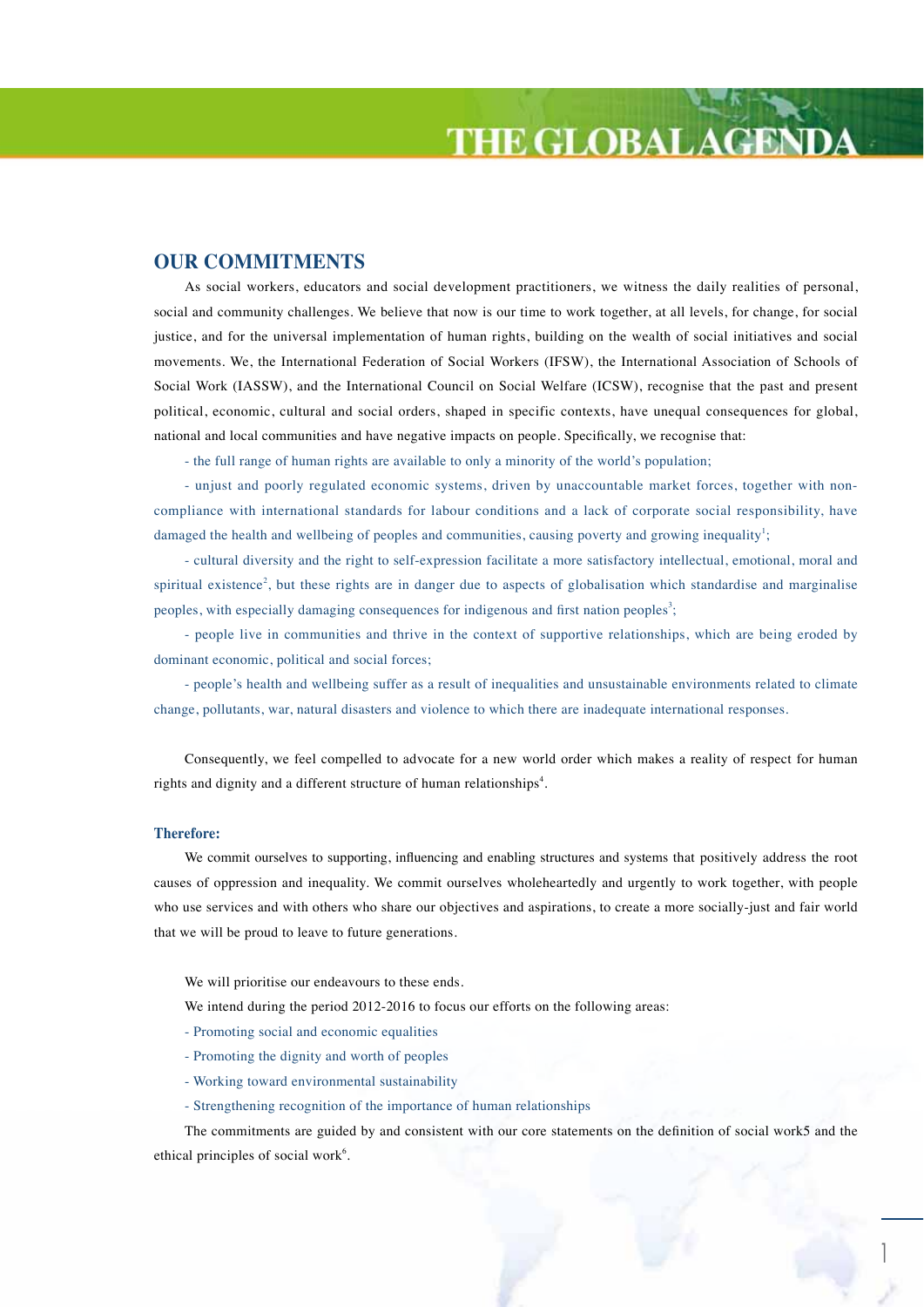## THE GLOBAL AGENDA

## **OUR ORGANISATIONS**

This Global Agenda is the product of a three year collaborative initiative undertaken by three international organisations representing social work practice, social work education and social development. All three of these international bodies were founded in 1928 and have held formal consultative status for many decades with the United Nations Economic and Social Council and other UN and related agencies.

The International Federation of Social Workers is the global federation of national social work organisations in 90 countries representing over  $750,000$  social workers<sup>7</sup>.

The International Association of Schools of Social Work is an international community of schools and educators in social work, promoting quality education, training and research in the theory and practice of social work, administration of social services and formulation of social policies. IASSW speaks on behalf of 2,000 schools of social work and  $500,000$  students<sup>8</sup>.

The International Council on Social Welfare is a global, non-governmental organisation which represents tens of thousands of organisations around the world that are actively involved in programmes to promote social welfare, social development and social justice<sup>9</sup>.

In preparing the Global Agenda, we have consulted extensively with social workers, social work educators and social development practitioners. In 2010, at our joint conference in Hong Kong, the Global Agenda received overwhelming support from approximately 3,000 delegates. Consultation has culminated in the following specific Commitments to Action.

## **OUR ROLE IN PROMOTING SOCIAL AND ECONOMIC EQUALITIES**

**The United Nations and other international agencies**

We commit to support, influence and promote global initiatives aimed at achieving social and economic equality. We will accomplish this by using and strengthening our established relationships with the UN system and other international agencies. We will support the Millennium Development Goals. Our major focus is to prepare for the post- 2015 development agenda<sup>10</sup>, which includes, for example, the social protection floor initiative<sup>11</sup>; decent work and international labour standards<sup>12</sup>; the WHO initiative on the social determinants of health<sup>13</sup>; and education for all<sup>14</sup>.

We will strive with others for a people-focused global economy that is regulated to protect and promote social justice, human rights and sustainable development.

#### **Communities and other partners**

We will support and work in collaboration with others for the development of strong local communities that promote the sustainable social wellbeing of all their members. Our major focus is to strengthen the capacity of communities to interact with their governments to extend social and economic development.

#### **Our own organisations**

We will work within our own organisations to promote education and practice standards in social work and social development that enable workers to facilitate sustainable social development outcomes.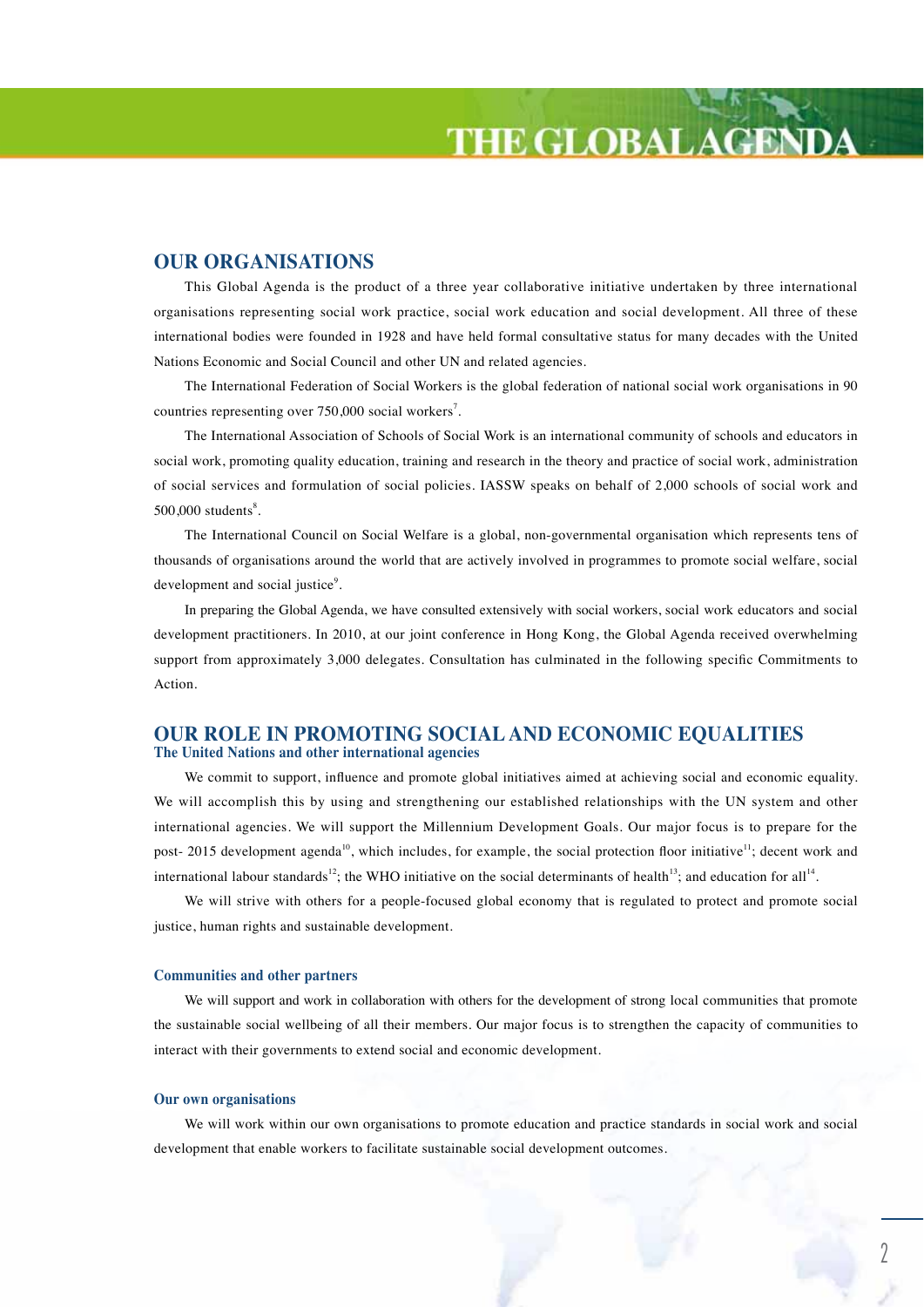## **OUR ROLE IN ENSURING THE DIGNITY AND WORTH OF THE PERSON**

#### **The United Nations and other international agencies**

We seek universal implementation of the international conventions and other instruments on social, economic, cultural and political rights for all peoples, including, among others, the rights of children<sup>15</sup>; older people<sup>16</sup>; women<sup>17</sup>; persons with disabilities<sup>18</sup> and indigenous peoples<sup>19</sup>, and the end to discrimination on the grounds of race and sexual orientation $20$ .

We will promote social strategies that build cohesive societies and remove the seeds of conflicts. We seek renewed commitment to the peaceful prevention and resolution of conflict and adherence to international agreements which can reduce violence and its consequences $21$ .

We will work with our partners to challenge violent state responses to actions by people in defence of their rights.

We will advocate for the right of people to move between and within countries and for the right of documented and undocumented migrants to have access to social services.

We will support measures to reduce and eliminate human trafficking<sup>22</sup>.

#### **Communities and other partners**

We will support communities and organisations that are engaged in the prevention of violent conflict both between and within countries.

We will support actions taken by partner organisations to enhance the rights of internal or trans-national migrants.

We will partner with international, regional and national entities to combat human trafficking.

We will partner with international, regional and national entities to promote respect for cultural identity.

#### **Our own organisations**

We will ask members of our three organisations to work together to ensure that legislation and practices do not prevent or limit the right to undertake legitimate, democratic social development activities.

We will promote respect for diversity and advocate for education and training programmes that prepare social work and social development practitioners for ethical and informed interventions $2<sup>3</sup>$ , for example in relation to gender, sexual orientation and culture.

We will work to promote education and practice standards that prepare social work and social development practitioners to be effective in the areas of conflict management, human trafficking and responding to the consequences of migration.

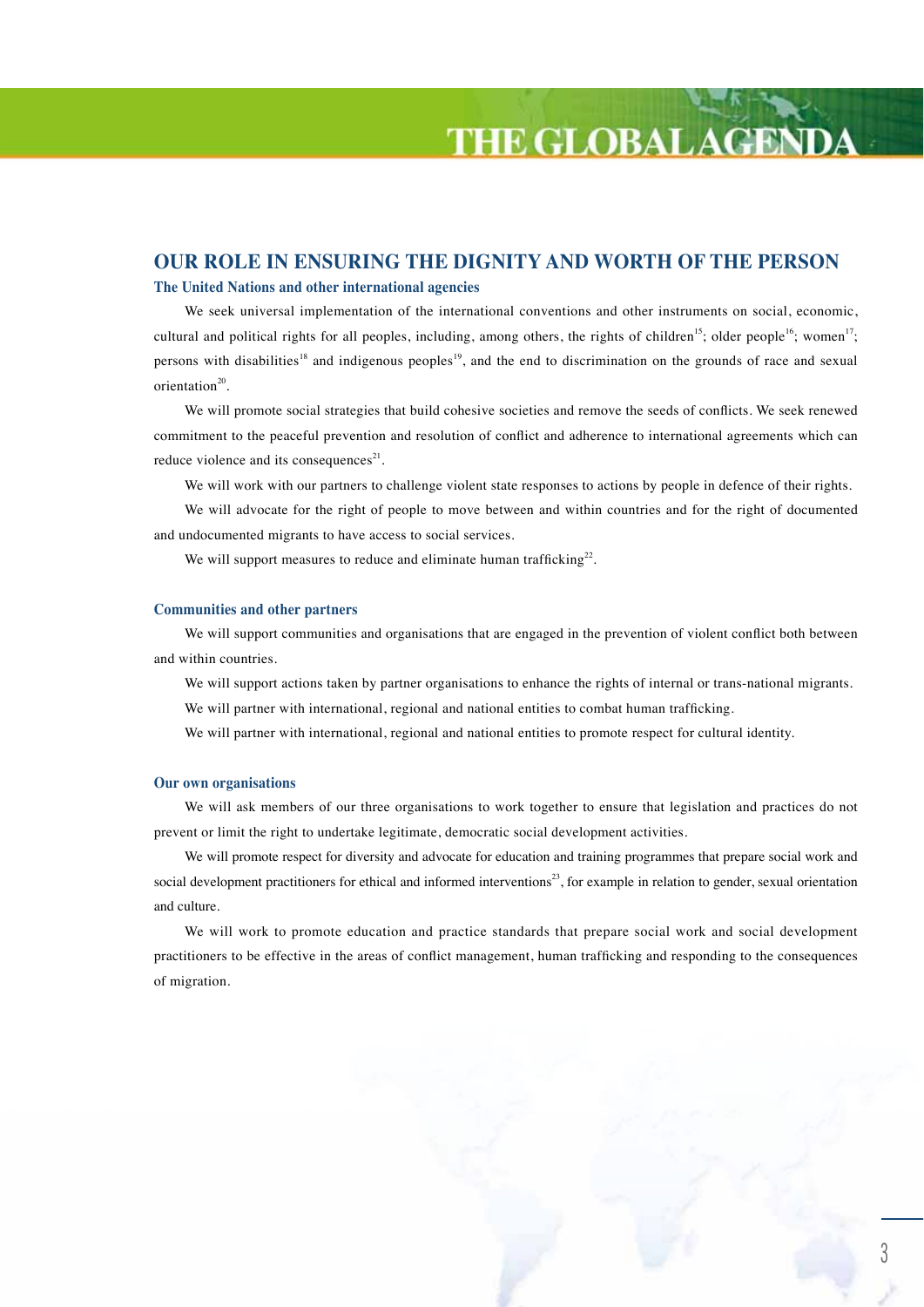## **OUR ROLE IN PROMOTING SUSTAINABLE COMMUNITIES AND ENVIRONMENTALLY SENSITIVE DEVELOPMENT**

#### **The United Nations and other international agencies**

We commit to aligning our activities and programmes to development initiatives that are sustainable and which integrate the human dimension. We will strengthen our established relationships with the UN and other international agencies in order to reaffirm our support for initiatives aimed at protecting the natural environment. Our major focus will be on the Rio +20 process<sup>24</sup>, World Urban Forum<sup>25</sup> and the post-2015 development agenda, including attention to disaster prevention and management<sup>26</sup>.

#### **Communities and other partners**

We will promote community capacity building in responding to environmental challenges and human and natural disasters (e.g. flooding, water degradation, food insecurity).

#### **Our own organisations**

We will promote within our own organisations, standards in education and practice that facilitate sustainable social development outcomes, including the prevention, mitigation and response to disasters. We will encourage and facilitate research into the social work role in relation to disasters and environmental challenges.

## **OUR ROLE IN PROMOTING WELLBEING THROUGH SUSTAINABLE HUMAN RELATIONSHIPS**

#### **The United Nations and other international bodies**

We commit to working with the UN and other international bodies to promote the importance of sustainable, interdependent communities to achieve social development and wellbeing. We will advocate for methodologies which support community empowerment.

#### **Target Group: Communities**

We will work in collaboration with others to promote strong inclusive communities that enable all members to participate and belong. We will promote policies aimed at social integration and cohesion as a means for achieving the economic and social wellbeing of all persons, including older people and persons with disabilities, mental health needs and/ or learning difficulties.

#### **Our own organisations**

We will promote within our own organisations the importance of reducing social isolation and building social interaction through social relationships, embedding the principles of social cohesion, development and inclusion in any published policies and standards relating to education and practice.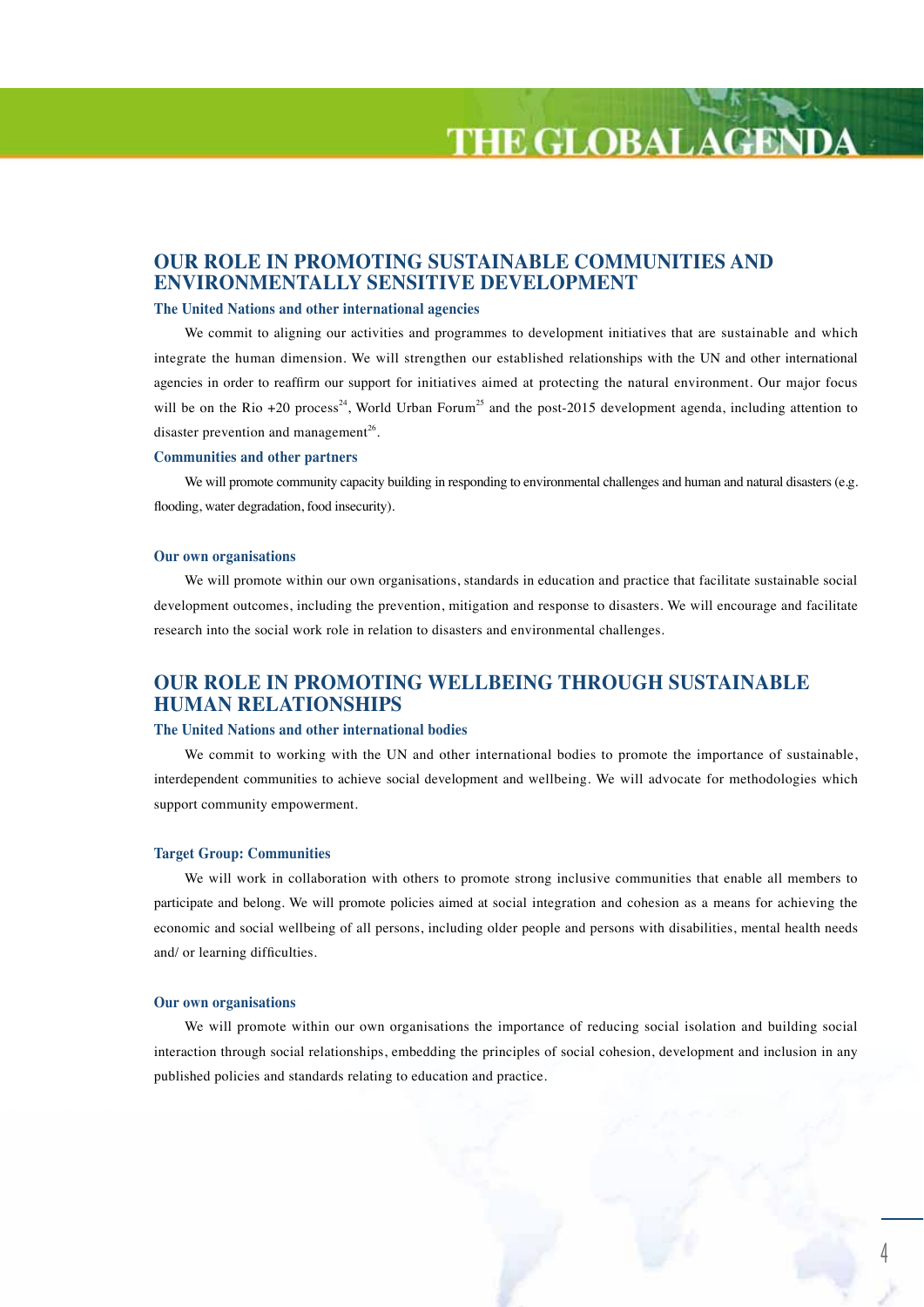# THE GLOBAL AGENDA

## **ENSURING AN APPROPRIATE ENVIRONMENT FOR PRACTICE AND EDUCATION**

We will promote the development, dissemination and exchange of knowledge between all social professionals through established and innovative channels of communication.

We will support the development of regional research centres for social work/development and encourage research to identify work environments which promote positive outcomes in social work and social development.

#### **CONCLUSION**

The three organisations are firmly committed to the implementation of The Agenda Commitments in a planned programme from 2012-2016, aiming to work alongside others who share these commitments. We will establish an implementation plan with arrangements for monitoring and review. We will provide regular reports on the implementation to the global community of social workers, social work educators and social development practitioners - and beyond.

#### **6 January 2012**

- 1 International Labour Organisation (ILO) (2008) Declaration on Social Justice for a Fair Globalization
- 2 United Cities and Local Governments (2004) Agenda 21 for culture
- 3 UNESCO Universal Declaration on Cultural Diversity (2001)
- 4 Global Agenda for Social Work and Social Development
- 5 International Definition of Social Work (under review)
- 6 Ethics in Social Work, Statement of Principles
- 7 www.ifsw.org
- 8 www.iassw-aiets.org
- 9 www.icsw.org
- 10 UN General Assembly (2011) Accelerating progress towards the Millennium Development Goals -Annual report of the Secretary-General
- 11 The term "social protection" is used to mean protection provided by social security systems in the case of social risks and needs. Social protection is often interpreted as having a broader character than social security (including, in particular, protection provided between members of the family or members of a local community). http://www.social-protection.org
- 12 ILO (2008) Decent work agenda

'Decent work sums up the aspirations of people in their working lives. It involves opportunities for work that is productive and delivers a fair income, security in the workplace and social protection for families, better prospects for personal development and social integration, freedom for people to express their concerns, organise and participate in the decisions that affect their lives and equality of opportunity and treatment for all women and men.' (See ILO (2008) Declaration on Social Justice for a Fair Globalization above.)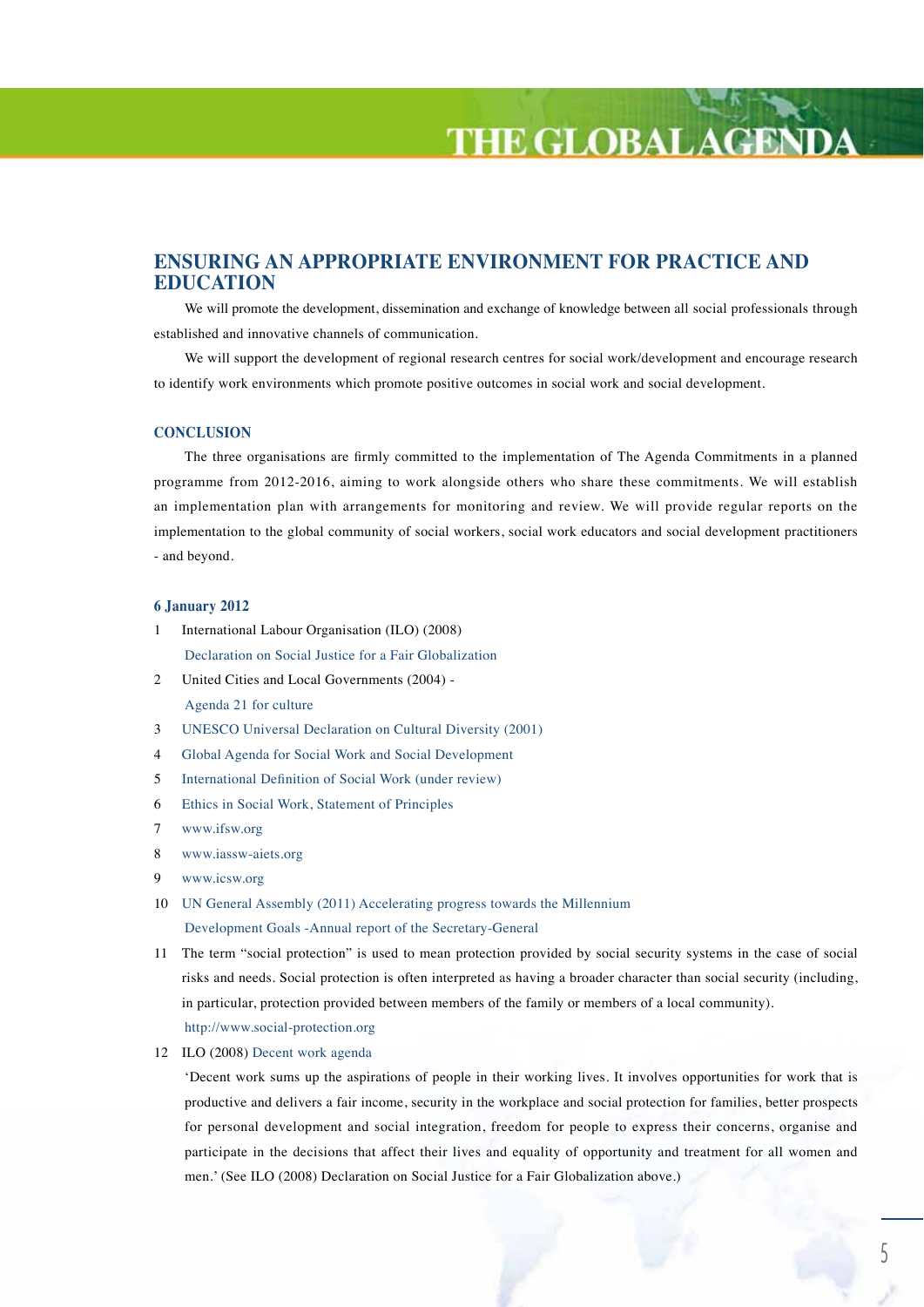13 World Health Organisation (WHO) (2008) Commission on Social Determinants of Health

'The social determinants of health are the conditions in which people are born, grow, live, work and age, including the health system. These circumstances are shaped by the distribution of money, power and resources at global, national and local levels, which are themselves influenced by policy choices. The social determinants of health are mostly responsible for health inequities - the unfair and avoidable differences in health status seen within and between countries.'

- 14 UNESCO (2000) Education for All: Meeting our Collective Commitments
- 15 United Nations (1989) Convention on the Rights of the Child
- 16 Global Action on Aging (2009) Toward a Human Rights Convention for Older Persons
- 17 United Nations (1979)

Convention on the Elimination of All Forms of Discrimination against Women

- 18 United Nations (2006) Convention on the Rights of Persons with Disabilities
- 19 United Nations (2007) Declaration on the Rights of Indigenous People
- 20 UN Human Rights Council (2011) Human rights, sexual orientation and gender identity
- 21 For example United Nations Office for Disarmament Affairs (2011) Towards an Arms Trade Treaty and United Nations (1997)

Convention on the Prohibition of the Use, Stockpiling, Production and Transfer of Anti-Personnel Mines and on their Destruction

22 United Nations (2003)

Protocol to Prevent, Suppress and Punish Trafficking in Persons, Especially Women and Children, supplementing the United Nations Convention against Transnational Organized Crime - see also http://www.unodc.org/unodc/en/ human-trafficking/what is-human-trafficking.html

23 See for example IASSW/IFSW (2004)

Global Standards For The Education And Training Of The Social Work Profession

- 24 United Nations (2011) Conference on Sustainable Development (UNCSD) (Rio +20)
- 25 United Nations (2011) World Urban Forum 6
- 26 For example United Nations DESA (2011) Settlement Planning: UN-HABITAT in disaster and conflict contexts and Office for the Coordination of Humanitarian Affairs (OCHA)